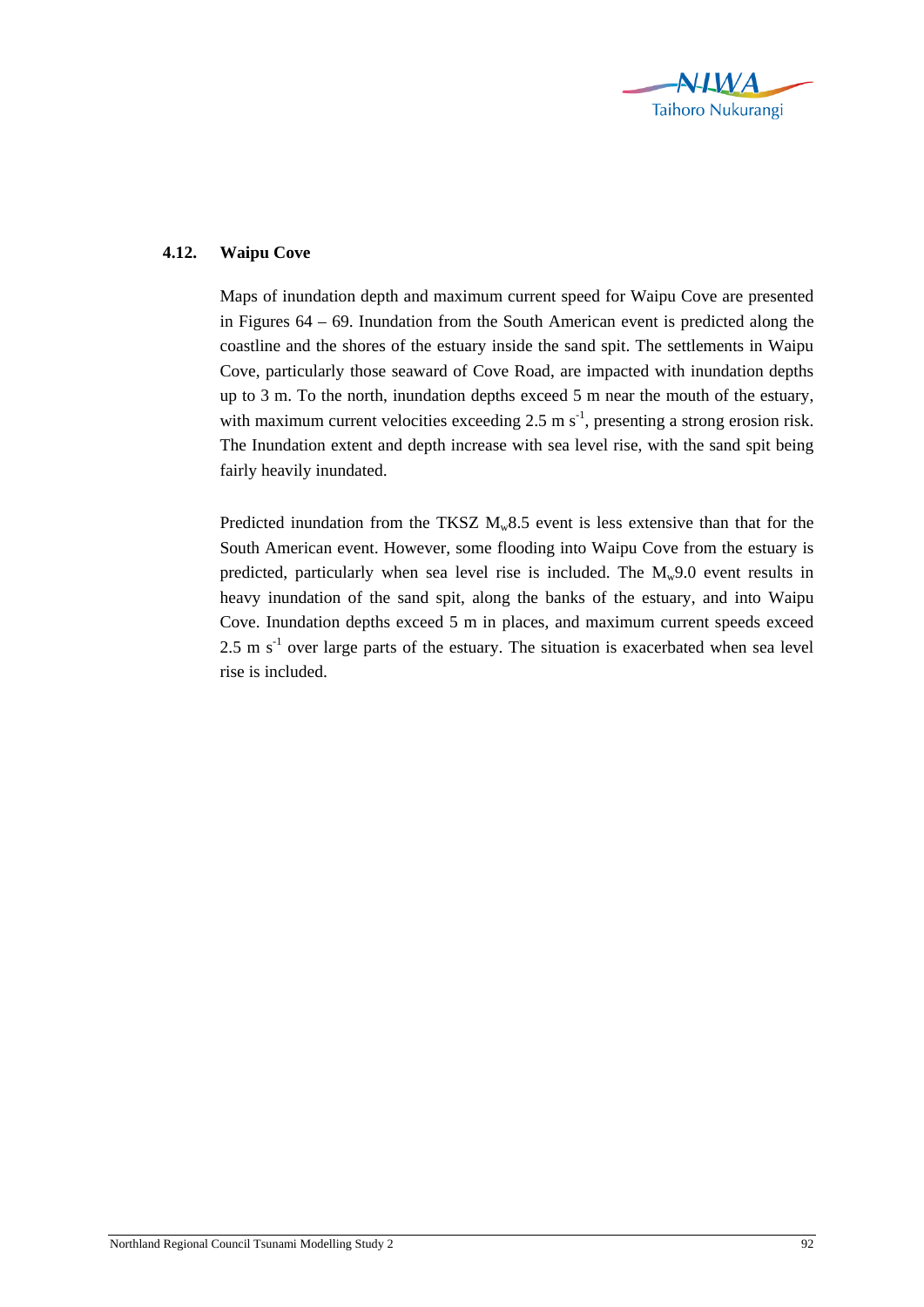



**Figure 64:** Waipu Cove: Maximum inundation speed (upper) and depth (lower) plots for the South American tsunami scenario at MHWS (to extent of LIDAR).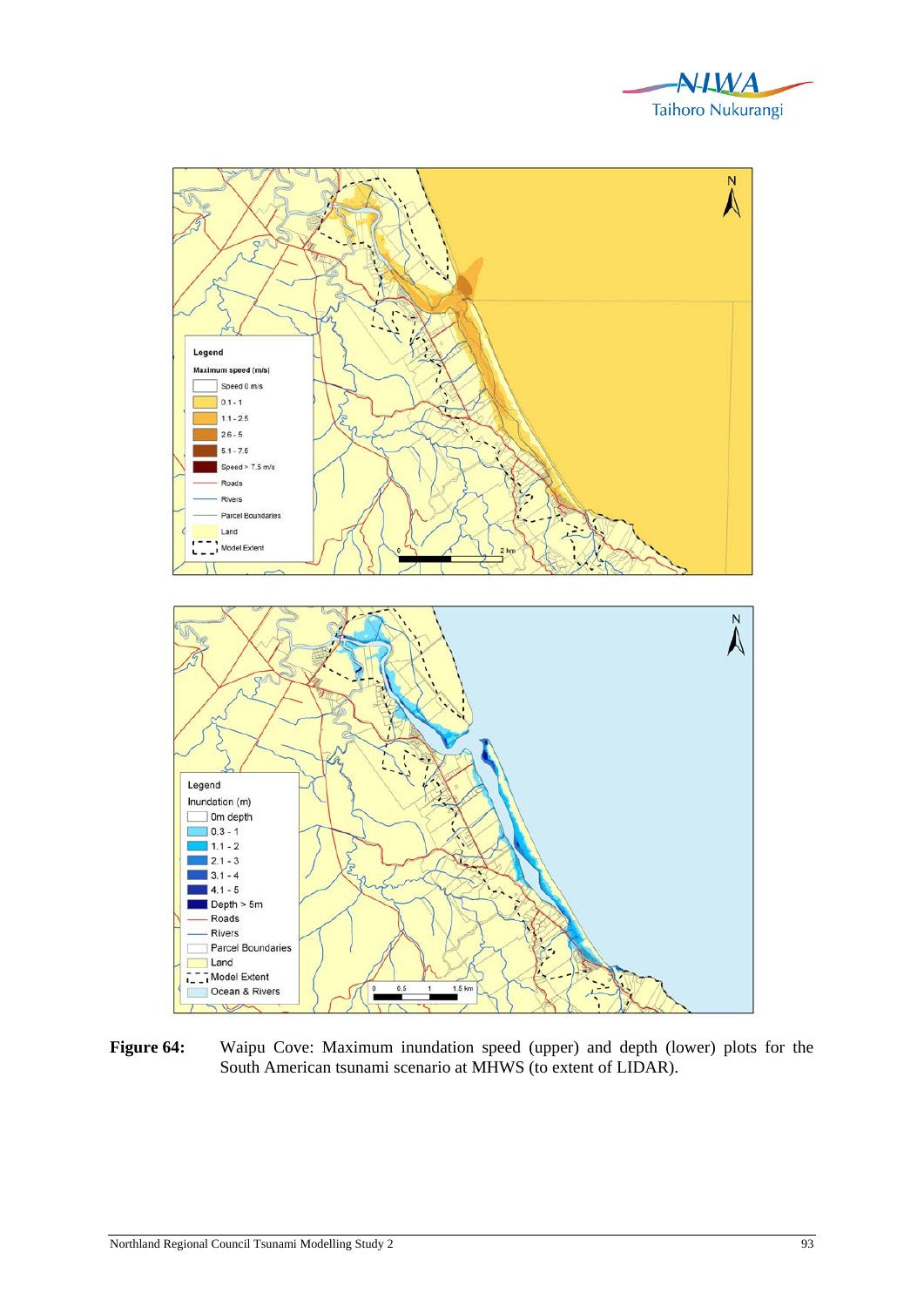



**Figure 65:** Waipu Cove: Maximum inundation speed (upper) and depth (lower) plots for the South American tsunami scenario at MHWS + 50cm (to extent of LIDAR).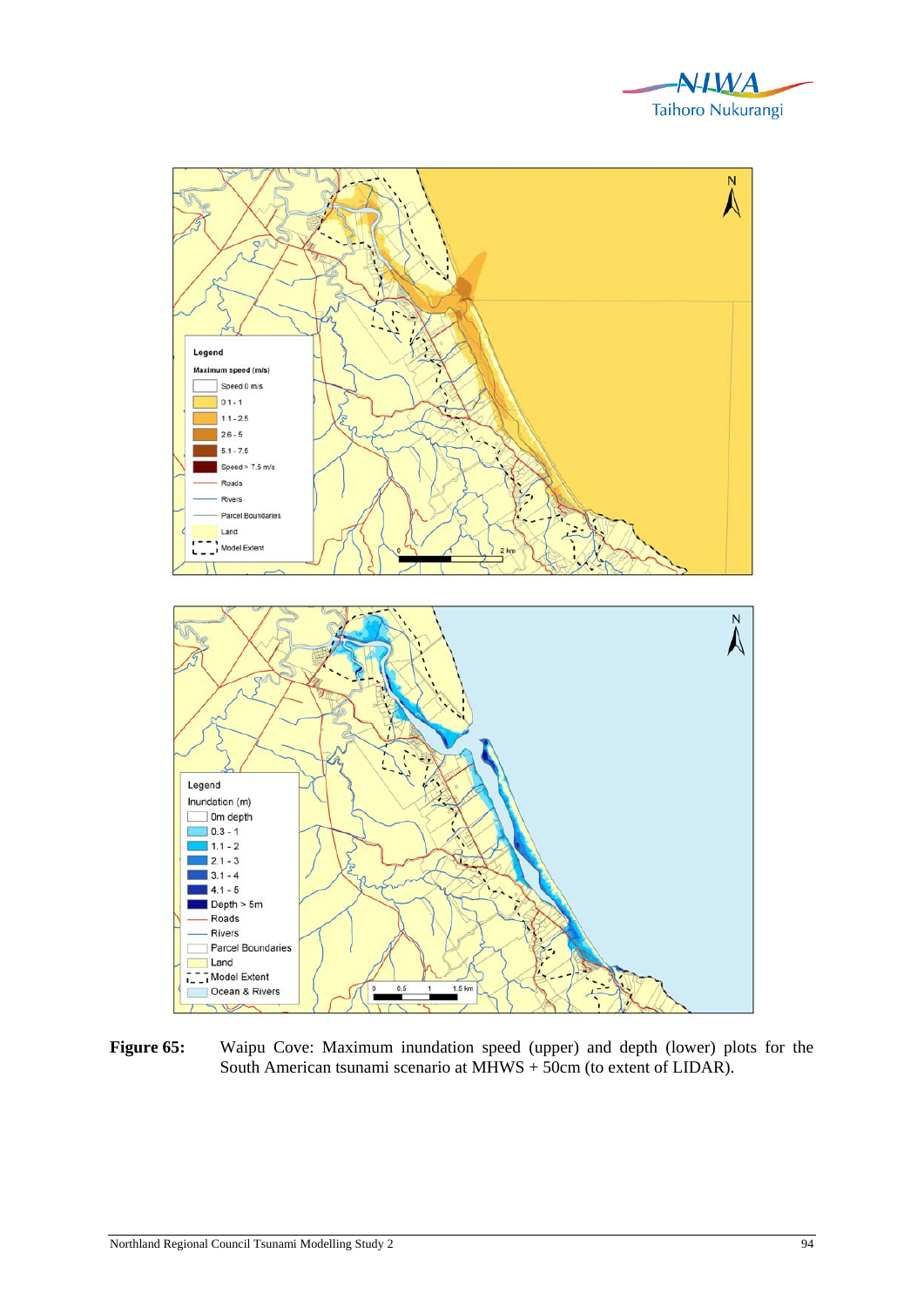



**Figure 66:** Waipu Cove: Maximum inundation speed (upper) and depth (lower) plots for the Mw8.5 Tonga-Kermadec subduction zone scenario at MHWS (to extent of LIDAR).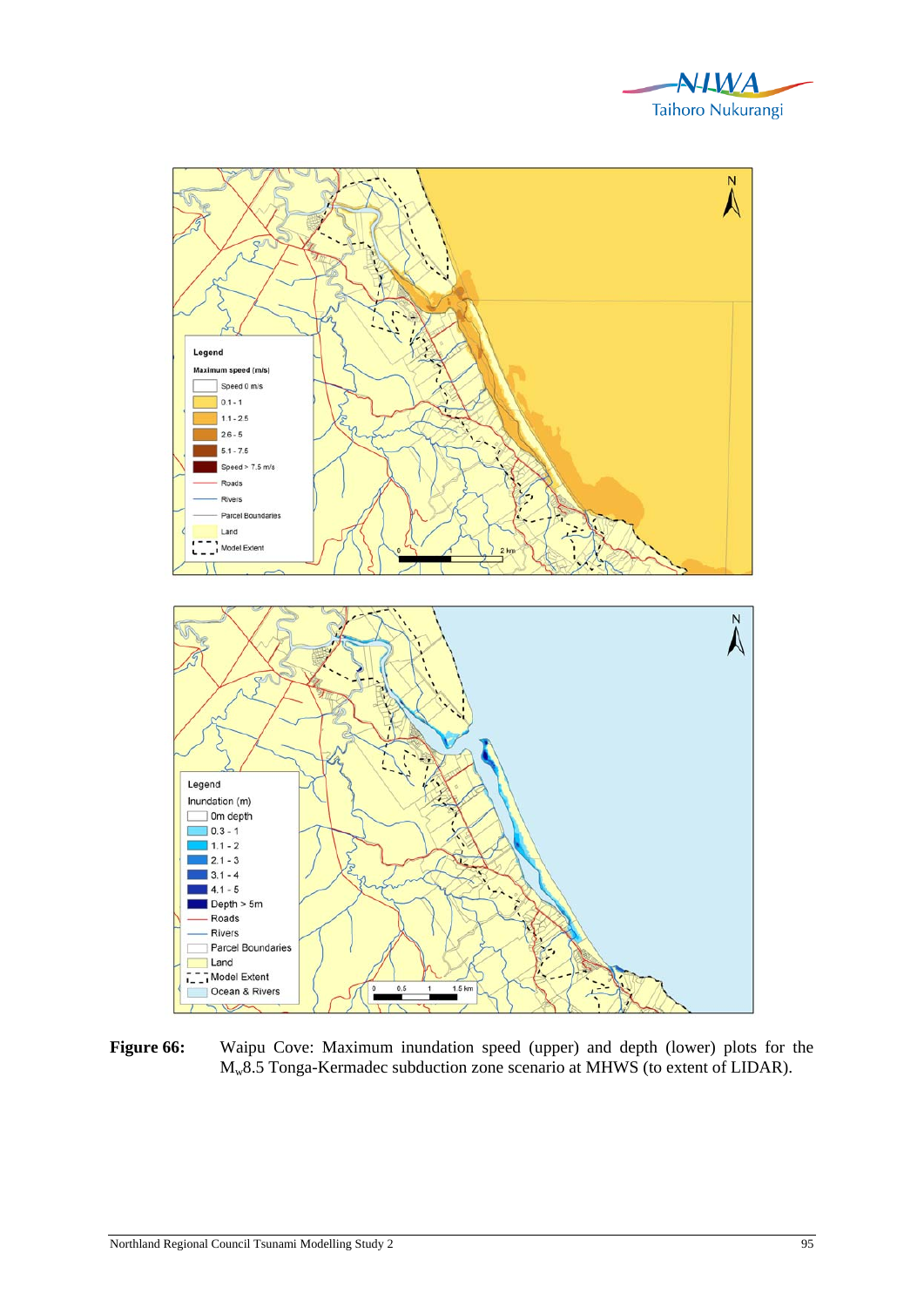



Figure 67: Waipu Cove: Maximum inundation speed (upper) and depth (lower) plots for the  $M_w8.5$  Tonga-Kermadec subduction zone scenario at MHWS + 50cm (to extent of LIDAR).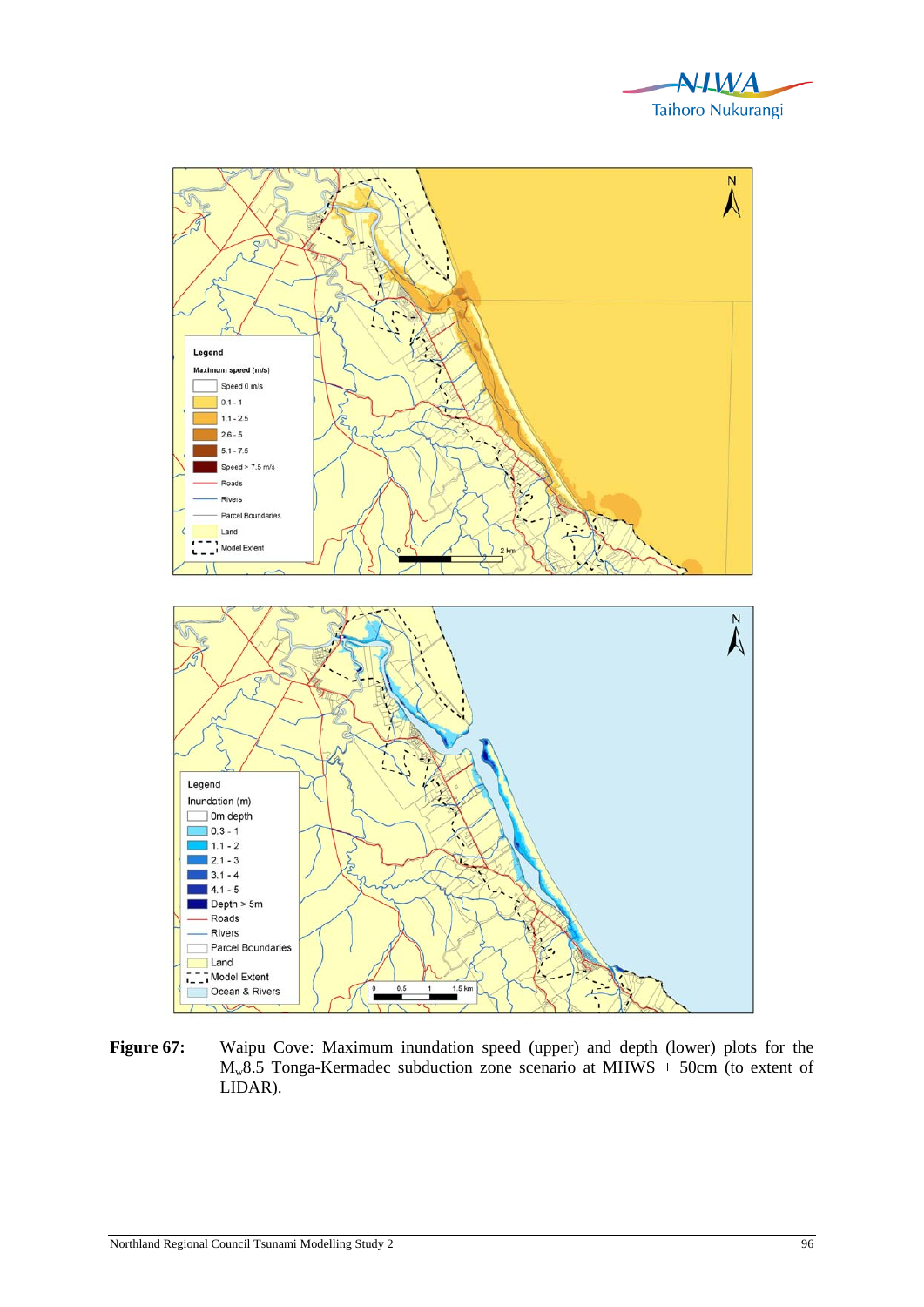



Figure 68: Waipu Cove: Maximum inundation speed (upper) and depth (lower) plots for the Mw9.0 Tonga-Kermadec subduction zone scenario at MHWS (to extent of LIDAR).